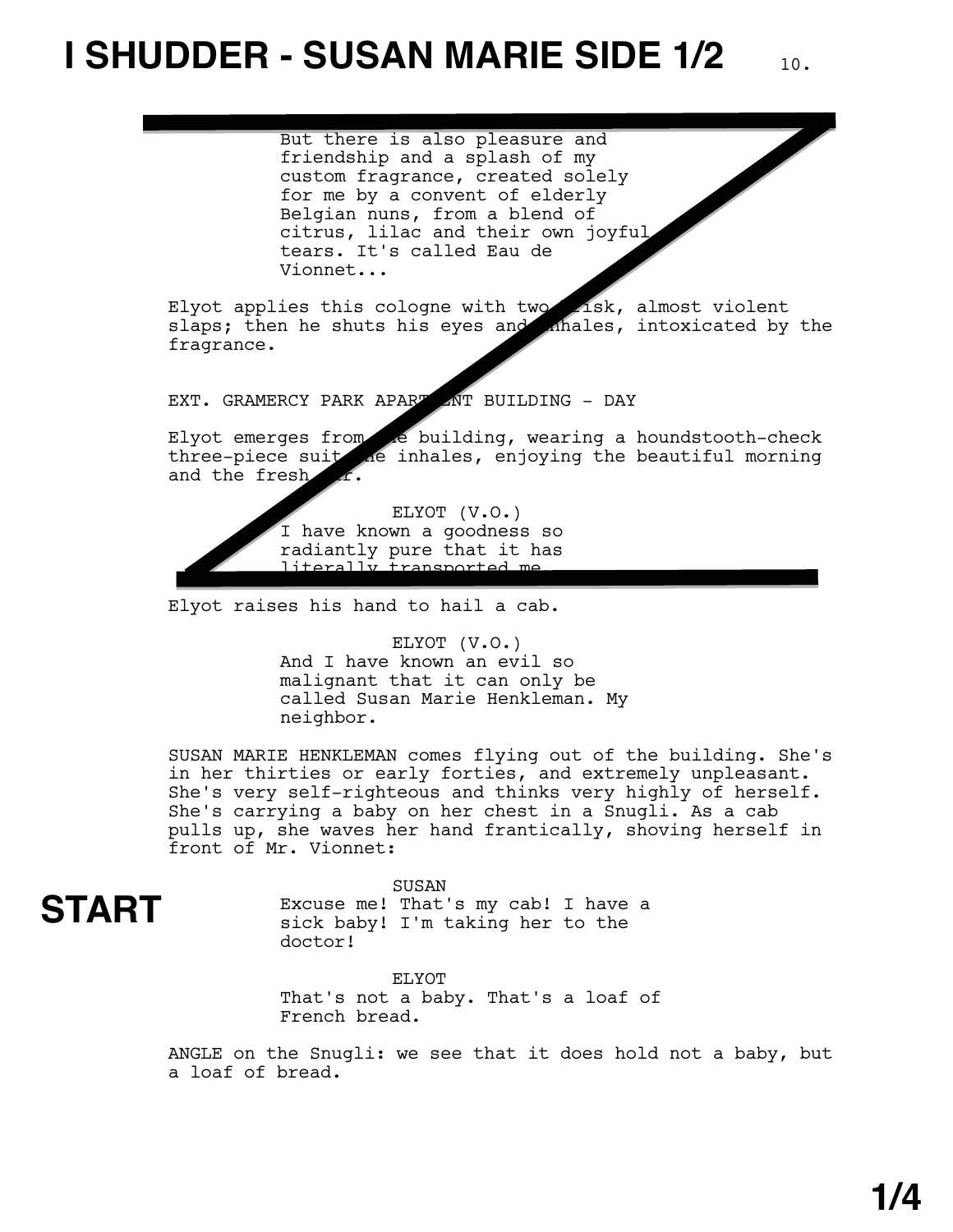SUSAN I'm bringing it to my sick baby! My sick French baby!

ELYOT And what is this baby's name?

SUSAN Jean-Pierre!

ELYOT I thought it was a girl.

SUSAN I hate labels!

ELYOT You are Satan's mistress.

SUSAN With a taxi!

Susan jumps into the cab, which roars off. Mr. Vionnet takes a deep breath, composing himself.

 $\overline{\phantom{a}}$ 

**END**

But happily...

We hear a siren, and an AMBULANCE pulls up.

ELYOT (delighted) Lucy!

LUCY WAINSCOTT, a completely delightful, fresh-faced woman, is driving the ambulance. Lucy is great at her job, and up for anything. She's from a rich, we elected family, but she's much happier driving her ambulance, and meeting all sorts of people, and lending a hand. fr **at** lle,

| LUCY<br>Darling, do yo need a lift?<br>MOT |
|--------------------------------------------|
| Are you alking me?                         |
| LUCY<br>ou mind?<br>Dø                     |
| <b>F.I.YOT</b>                             |
| In my entire life, I have only             |
| pursued two romantic dreams. First.        |
| MORE                                       |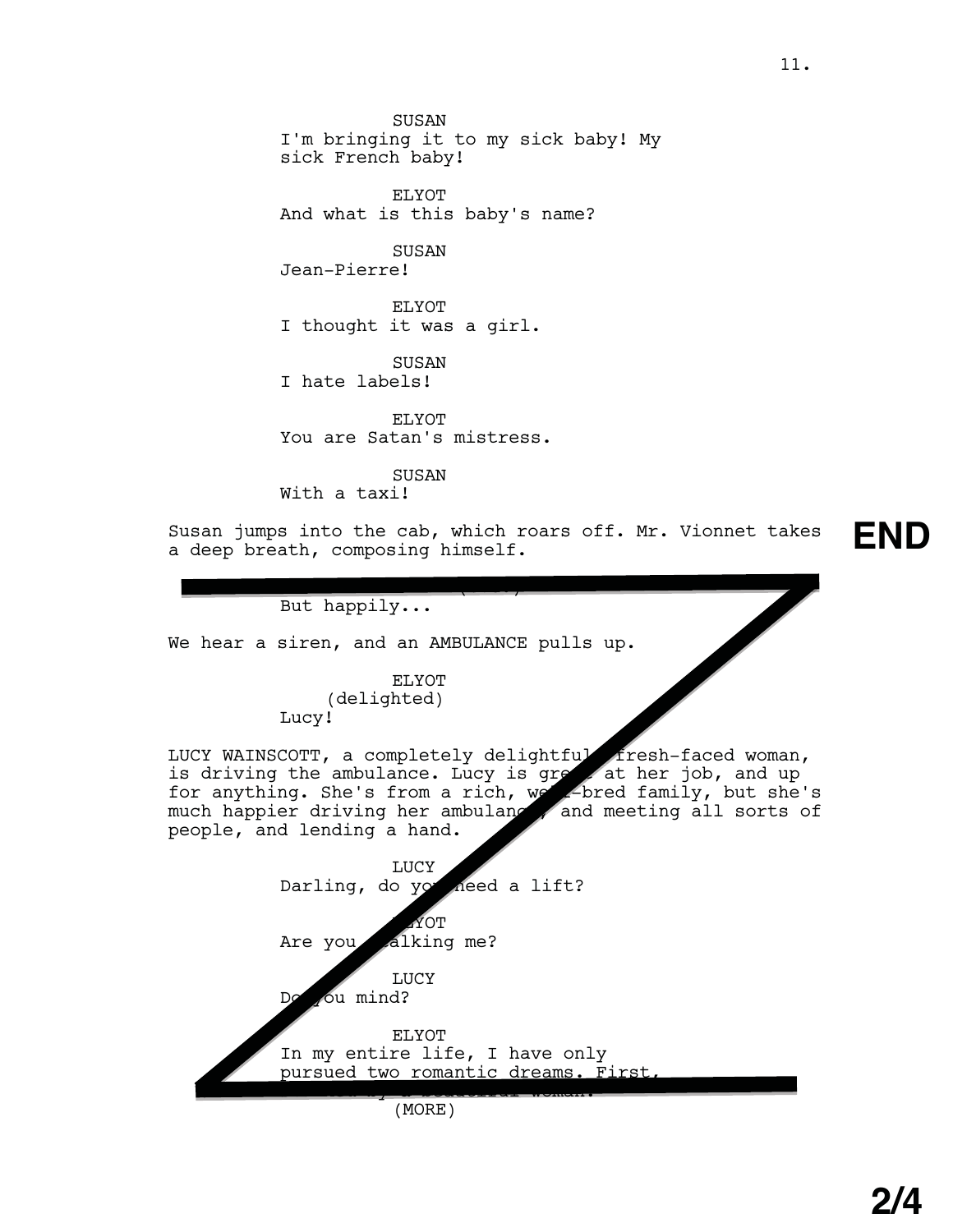## **I SHUDDER - SUSAN MARIE SIDE 2/2** 33.



Susan Marie Henkleman appears, from her nearby apartment, pushing a stroller.

SUSAN



Stella! Why are you talking to that man?

STELLA Because he's my neighbor.

SUSAN But he's a very strange person, a danger to our community, and a menace to this building. (leaning down, to speak to her baby) And we don't speak to people like that, do we, Jasper?

ELYOT That's not a baby.

SUSAN Jasper is a beautiful, innocent child!

ELYOT He's a box of cheap, department store wine, which you're going to drink all by yourself, through a plastic straw.

SUSAN How dare you!

STELLA May I hold him?

SUSAN You may not!